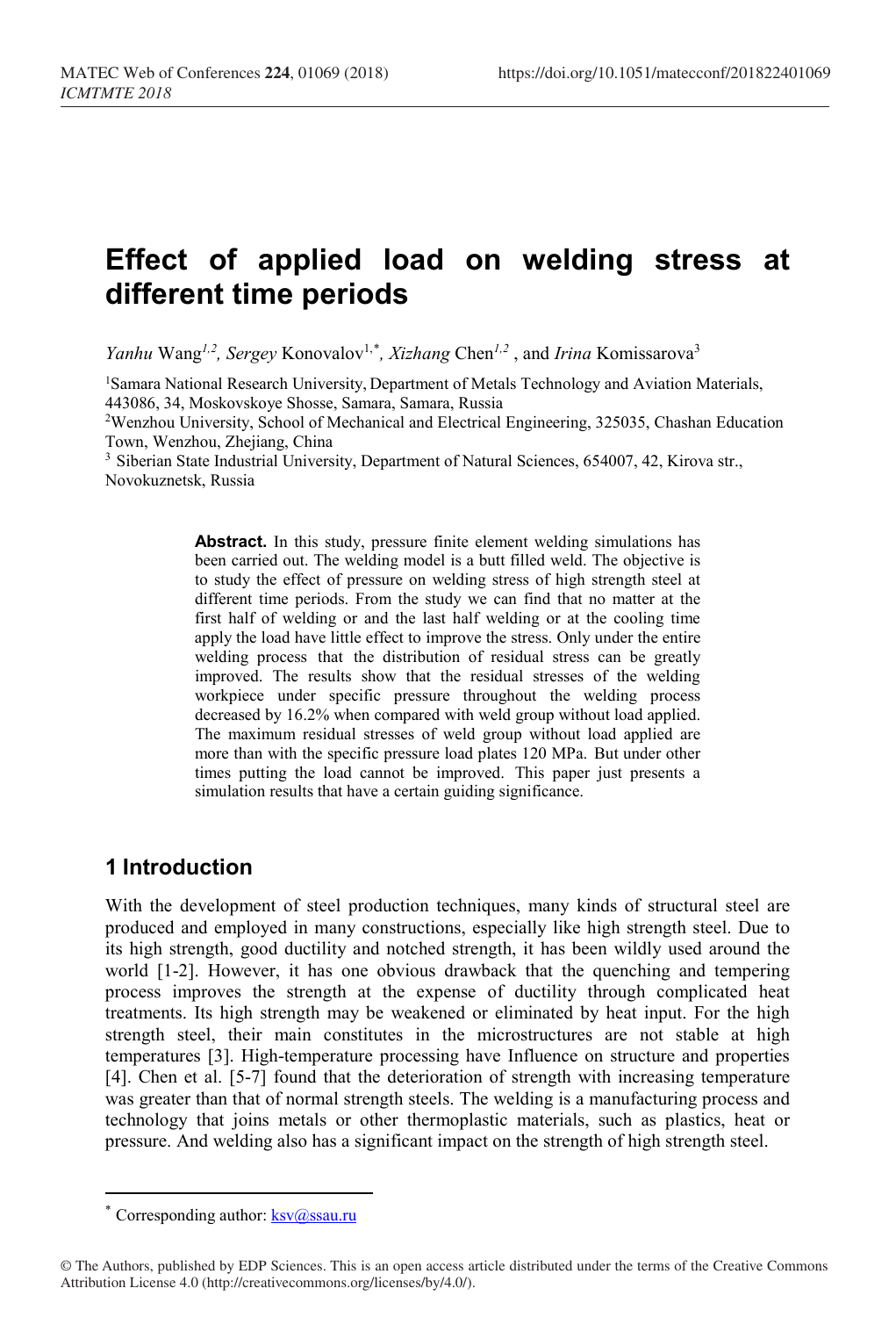Chiew et al. [3] have studied the mechanical properties of heat-treated S690 under fire/post-fire conditions. They found that S690 showed good resistance to low temperature (below 400 °C) Heating, serious deterioration in strength would occur at higher temperatures. Chen et al. [8] studied the effects of welding on the tensile performance of high strength steel through a T-stub joints. They also found that welding has significant impact on the strength of high strength steel RQT-S690 T-stub joints. Liang et al. [9] through an experimental to evaluate the tension behaviour of welded high strength steel Tstub joint. They found that when the flange boundary condition close to simply supported or fixedly supported, it will have the effect on the initial stiffness of the joint.

The above is just the study of the welding temperature on the performance of highstrength steel. There is little study about the effect on the property of high strength steel applying different loads during the weld. Siddique et al. [10] studied the effect of different mechanical stress on the welding stress of the pipe. And they found that applying a radial pressure to the inside diameter of the pipe can greatly improve the residual stress. With the development of computer technology, now more and more simulations are used to observe and study welding stress and deformation in welded structures, what's more it not only can avoid expensive experimental measurements but also improve efficiency [11-13]. This paper uses the finite element analysis software to study effect of applied load on welding stress at different time periods.

### **2 Experimental program**

Plates of dimensions 100x50 mm and a thickness of 3 mm, made of high strength steel DPW 600 are welded in the shape of a Butt fillet weld. Table 1 shows the main chemical components of the DPW 600. Firstly, simplify and clean up the established models and then mesh them. To ensure the accuracy of the premise and reduce the overall model size, the fine mesh is used near a weld where stress gradients are high, while the area far away from a weld is discretized [14-16]. The grid model is grouped and named accordingly. The 3D finite element model as shows in Fig. 1.



**Fig. 1.** Mesh of finite elements.

The boundary constraints are imposed on the model for simulation as shown in Fig. 1. Mechanical restraint in Z direction applied in the a and b point. Mechanical restraint in X, Y, Z direction applied in the c point. Mechanical restraint in X, Z direction applied in the d point. The welding operation flow chart was shown in Fig. 2. TIG welding was used to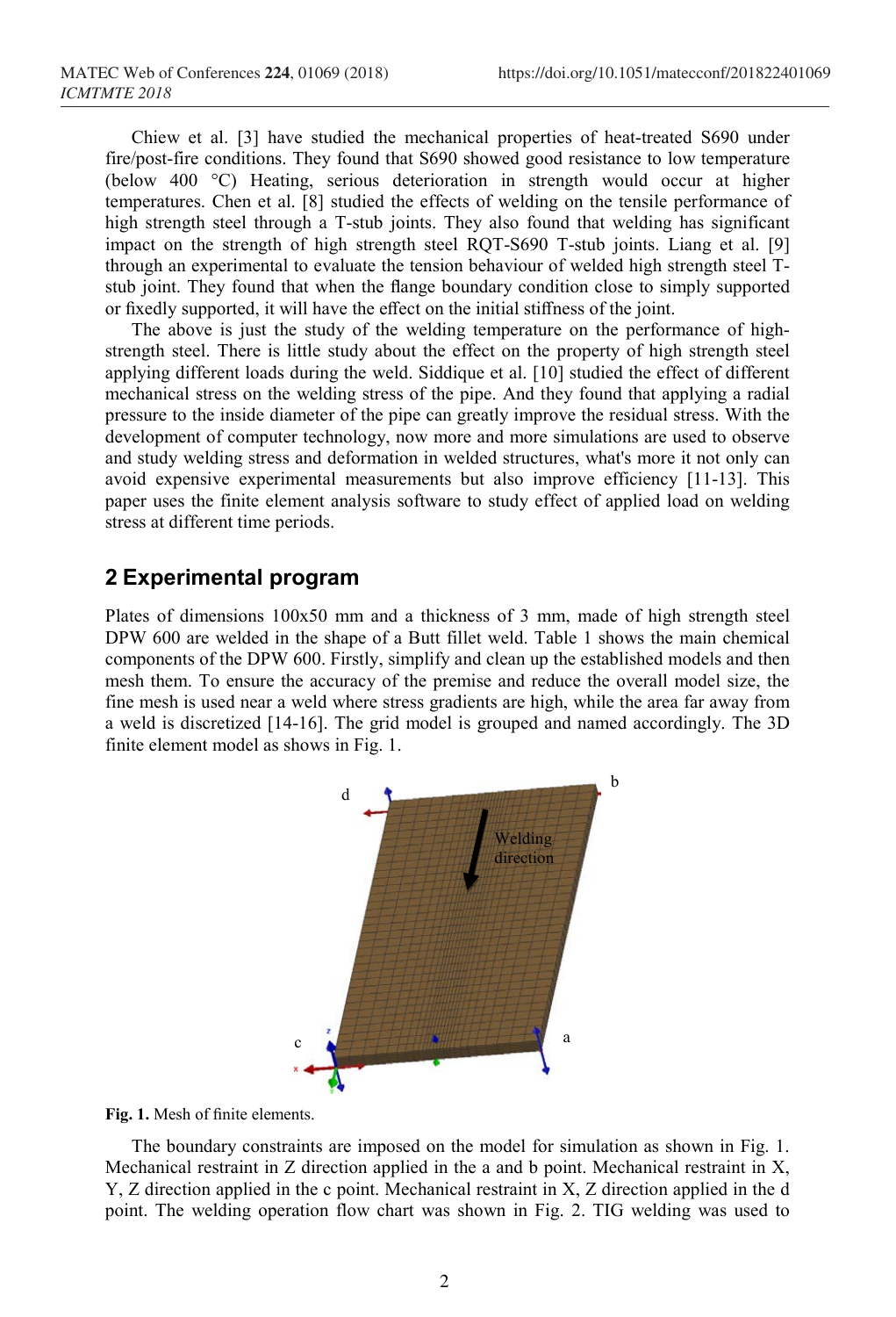simulate. The Welding current was 380A. The welding voltage was 9.2V and speed was 4mm / s. Compressive load was applied to the upper surface of the welding pieces when simulating.



**Fig. 2.** Welding operation.

# **3 Effect of different applied load time on stress**

In this study first to make a model for the simulation without load. The results of the Von Mises Stress are shown in Fig.3. From the Fig. 3 we can see that residual stresses are concentrated on the welding end and the maximum stress of a welded group is 542.28 MPa. Residual stresses are concentrated in the middle of the weld. In order to find the effect of different applied load time on stress. From the carbon content of the material, this material belongs to the sub-eutectoid steel. The  $AC<sub>3</sub>$  is 867°C. When the temperature exceeds 867℃, the ferrite will completely form austenite. The temperature field of different time show in Fig.4. From the temperature field, 3 time points (12.5s, 25s, 31.5s) are selected. When 31.5s the temperature of the plates is 912℃. Appling pressure load respectively during the whole welding and during the first half of the weld and during the second half of the weld and after cooling to the Ac3 temperature. So four models need to be done. they are Model 1, Model 2, Model 3 and Mode 4 respectively. The model 1 is that the pressure load time is from 0-25s. The model 2 exerts pressure load from 0 s to 12.5s. The model 3 exerts pressure load from 12.5 s to 25s. The model 4 exerts pressure load from 25 s to 31.5s. The results show in Fig.5, the stress of model 2 and model 3 is almost same as the model 4. And their stress distribution is similar with model without load. But the area where the maximum stress appears is not the same. The Fig. 6 shows the relationship between the maximum stress of different periods of time to exert pressure load and welding start point. Origin represents the starting point of welding. The later the pressure load is applied, the closer the maximum stress area is to the welding start point.



**Fig. 3.** Von Mises stress cloud image.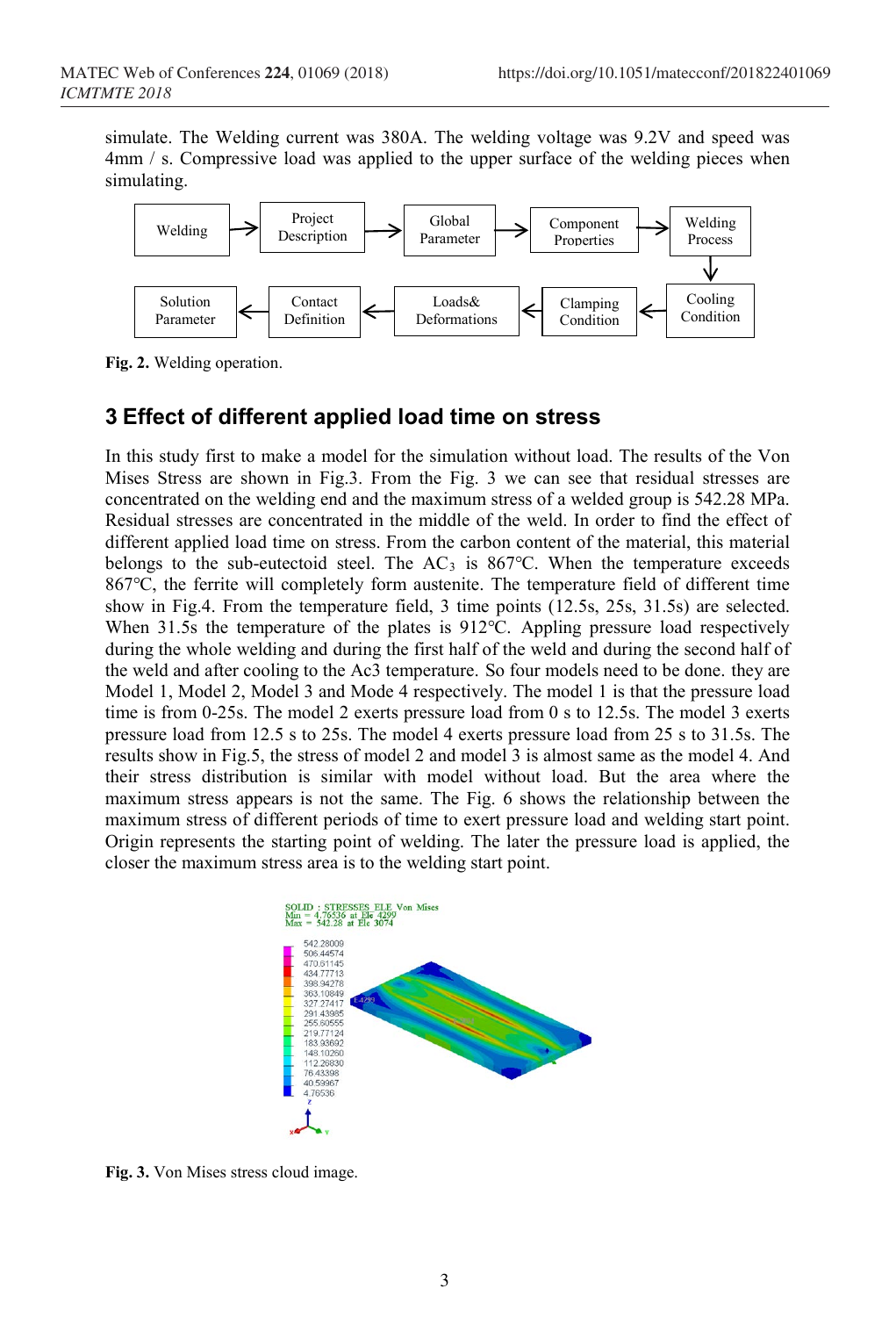

**Fig. 4.** The temperature field of different time.



**Fig. 5.** Von Mises stress cloud image.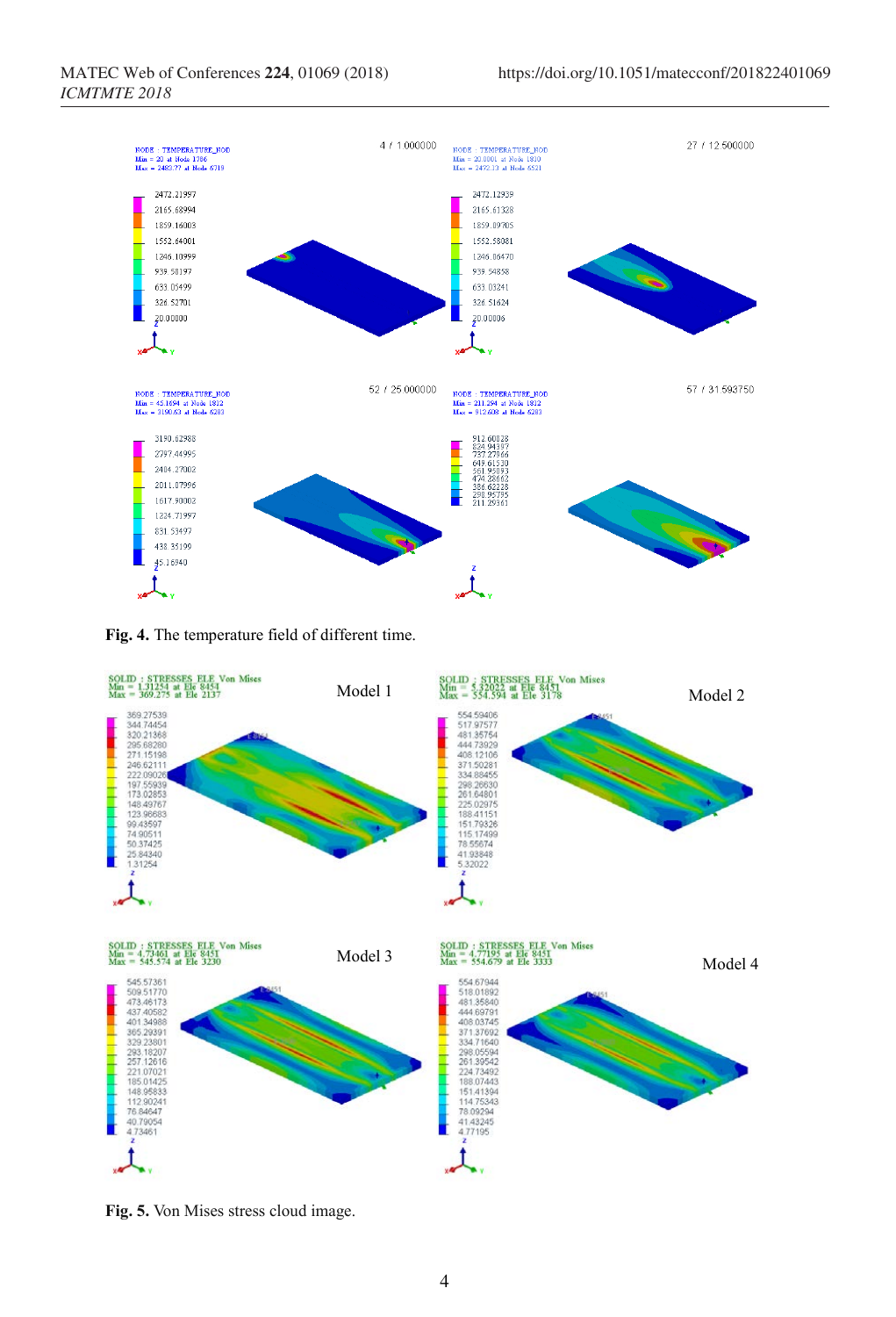

**Fig. 6.** The relationship between the location of maximum stress and the start of welding.

By comparing Models 2 and model 3 or model 4, it can be found that applying a compressive load during the first half of the weld or in the second half or between the end of the weld and the cooling to the Ac3 temperature can't improve the stress distribution. The location of the maximum stress is also the opposite with model 1. Through the Martensite content at the point of Ac3, it can be find the model 1 have martensite less than others. Except for Model 1, the other models are the same in terms of austenite content when no load is applied. When cooling to the room temperature, as to all models, the Martensite content is same and unconverted Austenite content is also equal. So during welding from start to finish apply a pressure load maybe through changing the formation of austenite to improve stress distribution. Only in the first half or second half of the start of welding pressure load is not able to change the formation of austenite, which can't improve the stress distribution.

# **4 Conclusion**

This paper studies the effect of different loads on welding stress of Q690 materials. It has been analyzed that the deformation, residual stress and yield strength from the simulation results. The conclusions are as follows: (1) The application of pressure load during the whole welding can improve the stress distribution; (2) Applying a pressure load in the first half or the second half of the weld is not useful for improving the stress distribution; (3) Applying a compressive load between the end of the weld to cooling to the Ac3 temperature causes the maximum stress to occur at the beginning of the weld, but without improving the stress distribution.

### **References**

- 1. R. Bjorhovde. Journal of Constructional Steel Research, **60**, 3 (2004).
- 2. R. Bjorhovde. Advances in Structural Engineering, **13**, 3 (2010).
- 3. S.P. Chiew, M.S. Zhao, C.K. Lee. Journal of Constructional Steel Research, **98**, (2014).
- 4. V.B. Deev, A.V. Feoktistov, I.F. Selyanin, N.I. Shvidkov, K.F. Zajnutdinov. Izvestiya Vysshikh Uchebnykh Zavedenii, Chernaya Metallurgiya, **10**, (2003).